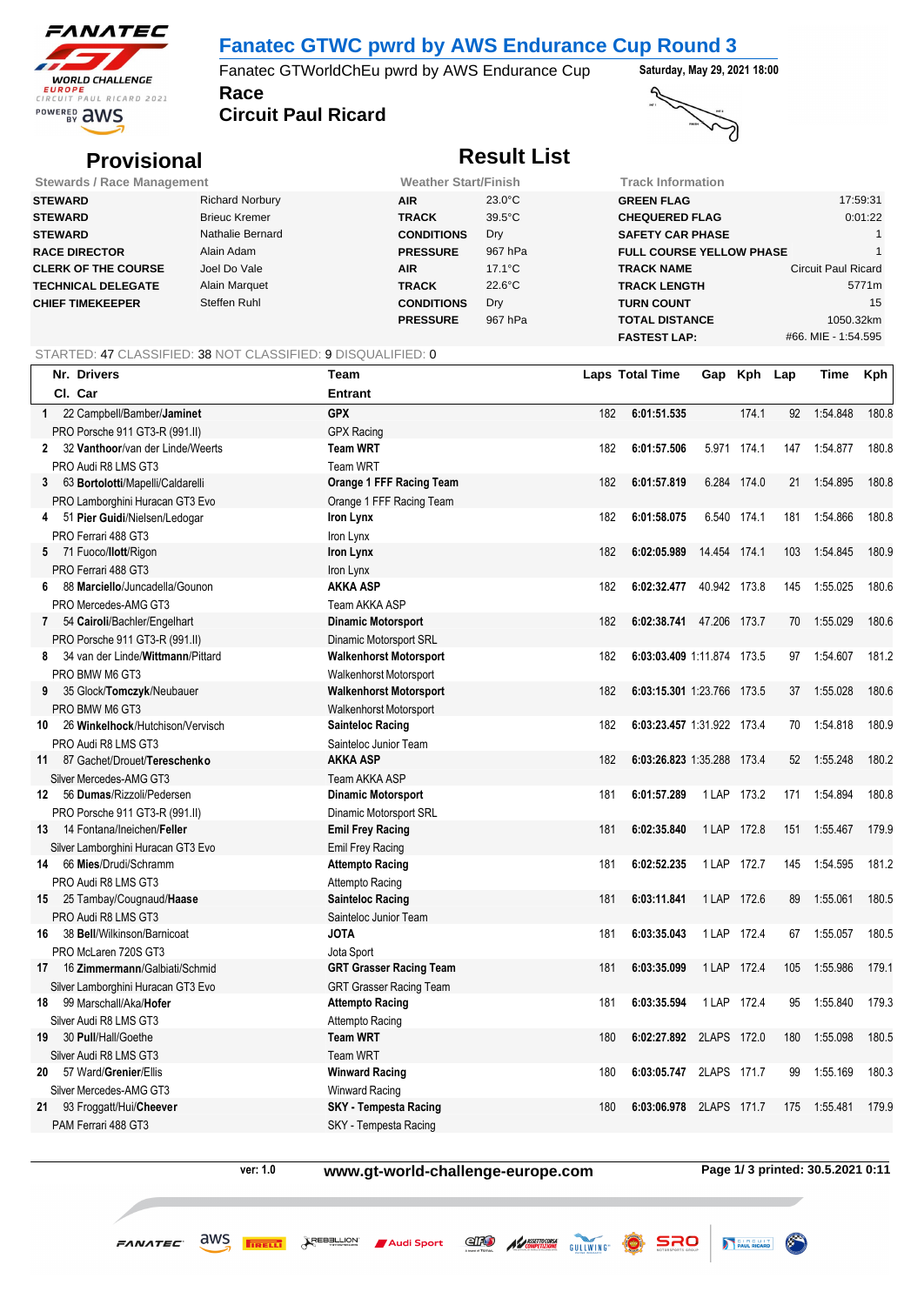

## **Fanatec GTWC pwrd by AWS Endurance Cup Round 3**

**Race** Fanatec GTWorldChEu pwrd by AWS Endurance Cup **Saturday, May 29, 2021 18:00** 

**Circuit Paul Ricard**



# **Provisional** *Result List*

| Nr. Drivers                                        | <b>Team</b>                                      |     | <b>Laps Total Time</b>    |             | Gap Kph Lap |     | Time     | <b>Kph</b> |
|----------------------------------------------------|--------------------------------------------------|-----|---------------------------|-------------|-------------|-----|----------|------------|
| CI. Car                                            | <b>Entrant</b>                                   |     |                           |             |             |     |          |            |
| 19 Keen/Hamaguchi<br>22                            | Orange 1 FFF Racing Team                         | 180 | 6:03:11.873               | 2LAPS 171.7 |             | 54  | 1:55.560 | 179.7      |
| PAM Lamborghini Huracan GT3 Evo                    | Orange 1 FFF Racing Team                         |     |                           |             |             |     |          |            |
| 5 Piana/Assenheimer/Haupt<br>23                    | HRT                                              | 180 | 6:03:24.675 2LAPS 171.5   |             |             | 94  | 1:55.801 | 179.4      |
| Silver Mercedes-AMG GT3                            | <b>HRT</b>                                       |     |                           |             |             |     |          |            |
| 24 90 Perez Companc/Sanchez/Breukers               | <b>Madpanda Motorsport</b>                       | 180 | 6:03:40.318 2LAPS 171.4   |             |             | 15  | 1:55.558 | 179.7      |
| Silver Mercedes-AMG GT3                            | Madpanda Motorsport                              |     |                           |             |             |     |          |            |
| 25 188 Goodwin/West/Adam                           | Garage 59                                        | 180 | 6:03:44.708               | 2LAPS 171.4 |             | 153 | 1:55.458 | 179.9      |
| PAM Aston Martin Vantage AMR GT3                   | Garage 59                                        |     |                           |             |             |     |          |            |
| 69 Collard/de Haan/Schiller<br>26                  | <b>Ram Racing</b>                                | 179 | 6:01:55.604               | 3LAPS 171.3 |             | 145 | 1:55.457 | 179.9      |
| PAM Mercedes-AMG GT3                               | Ram Racing                                       |     |                           |             |             |     |          |            |
| 27 159 Hasse Clot/Kjaergaard/MacDowall             | Garage 59                                        | 179 | 6:01:59.077 3LAPS 171.2   |             |             | 8   | 1:55.451 | 179.9      |
| Silver Aston Martin Vantage AMR GT3                | Garage 59                                        |     |                           |             |             |     |          |            |
| 20 Konrad/Pierburg/Baumann<br>28                   | SPS automotive performance                       | 178 | 6:01:56.446               | 4LAPS 170.3 |             | 123 | 1:56.536 | 178.2      |
| PAM Mercedes-AMG GT3                               | SPS automotive performance                       |     |                           |             |             |     |          |            |
| 29 111 Krupinski/Bascz/Klien                       | <b>JP Motorsport</b>                             | 178 | 6:02:33.897 4LAPS 170.0   |             |             | 107 | 1:55.417 | 180.0      |
| PRO McLaren 720S GT3                               | JP Motorsport                                    |     |                           |             |             |     |          |            |
| 83 Bovy/Pin/Legge<br>30                            | Iron Lynx                                        | 178 | 6:02:35.141               | 4LAPS 170.0 |             | 150 | 1:56.569 | 178.2      |
| PAM Ferrari 488 GT3                                | Iron Lynx                                        |     |                           |             |             |     |          |            |
| 10 Ojjeh/Liebhauser/Klingmann<br>31                | <b>Boutsen Ginion</b>                            | 177 | 6:02:34.471 5LAPS 169.2   |             |             | 83  | 1:56.432 | 178.4      |
| PAM BMW M6 GT3                                     | <b>Boutsen Ginion Racing</b>                     |     | 6:03:09.284               | 5LAPS 168.9 |             | 18  | 1:56.370 | 178.5      |
| 32 11 Kohmann/Zollo/Roda                           | <b>Kessel Racing</b>                             | 177 |                           |             |             |     |          |            |
| PAM Ferrari 488 GT3                                | <b>Kessel Racing</b><br><b>Car Collection</b>    | 177 | 6:03:11.337               | 5LAPS 168.8 |             | 151 | 1:57.327 | 177.0      |
| 24 Dontje/Kolb/Reicher<br>33                       |                                                  |     |                           |             |             |     |          |            |
| Silver Audi R8 LMS GT3<br>34 70 Millroy/Iribe/Moss | <b>Car Collection</b><br><b>Inception Racing</b> | 174 | 6:03:45.260               | 8LAPS 165.8 |             | 147 | 1:55.896 | 179.2      |
| PAM McLaren 720S GT3                               |                                                  |     |                           |             |             |     |          |            |
| 35 222 Kasperlik/Apotheloz/Schöll                  | Inception Racing<br><b>Team Allied Racing</b>    | 170 | 5:57:31.102 12LAPS 164.7  |             |             | 85  | 1:55.871 | 179.2      |
| PAM Porsche 911 GT3-R (991.II)                     | <b>Allied Racing</b>                             |     |                           |             |             |     |          |            |
| 36 163 Altoe/Siedler/Costa                         | <b>Emil Frey Racing</b>                          | 158 | 5:16:47.350 24LAPS 172.7  |             |             | 152 | 1:54.993 | 180.6      |
| PRO Lamborghini Huracan GT3 Evo                    | <b>Emil Frey Racing</b>                          |     |                           |             |             |     |          |            |
| 37 114 Lappalainen/Aitken/Rougier                  | <b>Emil Frey Racing</b>                          | 146 | 5:02:47.165 36LAPS 166.9  |             |             | 63  | 1:54.790 | 180.9      |
| PRO Lamborghini Huracan GT3 Evo                    | <b>Emil Frey Racing</b>                          |     |                           |             |             |     |          |            |
| 4 Engel/Stolz/Abril<br>38                          | HRT                                              | 141 | 5:39:33.234 41LAPS 143.5  |             |             | 110 | 1:55.418 | 180.0      |
| PRO Mercedes-AMG GT3                               | <b>HRT</b>                                       |     |                           |             |             |     |          |            |
| Not classified                                     |                                                  |     |                           |             |             |     |          |            |
| 40 Born/Mettler/Love                               | SPS automotive performance                       | 119 | 4:27:04.546 63LAPS 154.2  |             |             | 94  | 1:55.793 | 179.4      |
| Silver Mercedes-AMG GT3                            | SPS automotive performance                       |     |                           |             |             |     |          |            |
| 2 Bastian/Grotz/Scholze                            | GetSpeed                                         | 113 | 3:53:35.140 69LAPS 167.6  |             |             |     | 1:56.750 | 177.9      |
| PAM Mercedes-AMG GT3                               | GetSpeed Performance                             |     |                           |             |             |     |          |            |
| 7 Tunjo/Petit/Dienst                               | <b>Toksport</b>                                  | 93  | 3:14:46.493 89LAPS 165.3  |             |             | 87  | 1:55.245 | 180.2      |
| Silver Mercedes-AMG GT3                            | Toksport                                         |     |                           |             |             |     |          |            |
| 77 Chaves/Ramos/Machitski                          | <b>Barwell Motorsport</b>                        | 46  | 2:31:00.424 136LAPS 104.6 |             |             | 37  | 1:55.682 | 179.5      |
| PAM Lamborghini Huracan GT3 Evo                    | <b>Barwell Motorsport</b>                        |     |                           |             |             |     |          |            |
| 53 Mastronardi/Cameron/Griffin                     | <b>AF Corse</b>                                  | 40  | 1:28:52.443 142LAPS 155.8 |             |             | 9   | 1:57.508 | 176.8      |
| PAM Ferrari 488 GT3                                | AF Corse                                         |     |                           |             |             |     |          |            |
| 107 Vannelet/White/Panciatici                      | <b>CMR</b>                                       | 33  | 1:07:26.995 149LAPS 169.8 |             |             | 27  | 1:56.906 | 177.7      |
| Silver Bentley Continental GT3                     | <b>CHAB Evolution</b>                            |     |                           |             |             |     |          |            |
| 52 Bontempelli/Machiels/Bertolini                  | <b>AF Corse</b>                                  | 30  | 59:20.413 152LAPS 175.7   |             |             | 16  | 1:57.112 | 177.3      |
| PAM Ferrari 488 GT3                                | AF Corse                                         |     |                           |             |             |     |          |            |
| 31 Tomita/Bird/Eriksen                             | <b>Team WRT</b>                                  | 15  | 1:51:59.233 167LAPS       |             | 44.1        | 9   | 1:56.992 | 177.5      |
| Silver Audi R8 LMS GT3                             | Team WRT                                         |     |                           |             |             |     |          |            |
| 33 Perel/Hites/Varrone                             | <b>Rinaldi Racing</b>                            |     |                           |             |             |     |          |            |
| Silver Ferrari 488 GT3                             | Rinaldi Racing                                   |     |                           |             |             |     |          |            |

**ver: 1.0 www.gt-world-challenge-europe.com Page 2/ 3 printed: 30.5.2021 0:11**

ERO ALASSETTECHNE GULLWING SRO

PAUL RICARD

 $FANATEC$   $\frac{dWS}{dr}$   $\frac{FRIB}{dr}$   $\frac{dS}{dr}$   $\frac{dS}{dr}$   $\frac{dS}{dr}$  Audi Sport